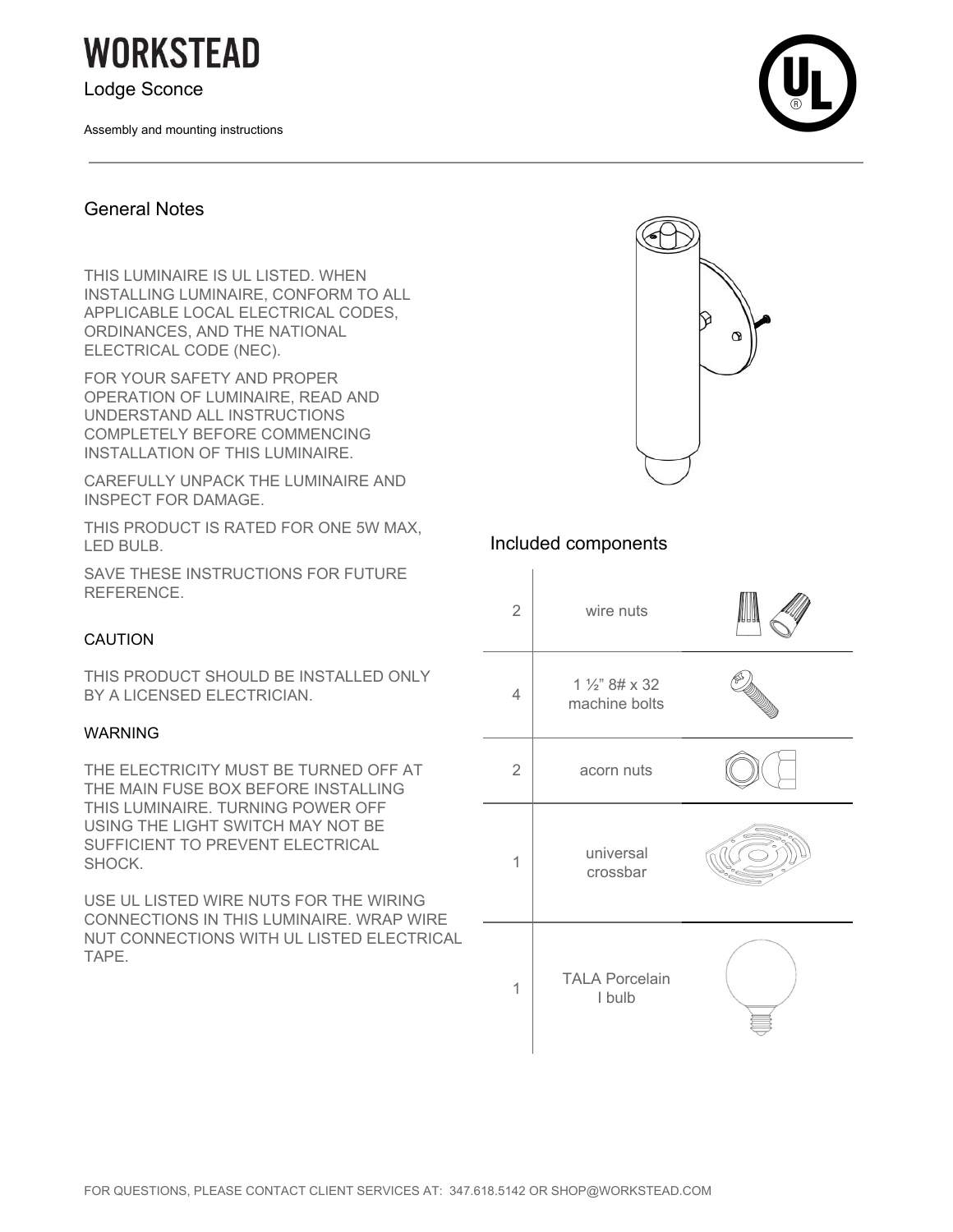

Assembly and mounting instructions



## Mounting Assembly



# Electrical Configuration

| CONNECT BLACK OR RED (HOT)<br>LUMINAIRE BLACK WIRE (HOT)<br>HOUSE SUPPLY CIRCUIT WIRE TO:         |  |
|---------------------------------------------------------------------------------------------------|--|
| <b>CONNECT WHITE (NEUTRAL)</b><br>LUMINAIRE WHITE WIRE (NEUTRAL)<br>HOUSE SUPPLY CIRCUIT WIRE TO: |  |

CONNECT GREEN INSULATED OR BARE COPPER (GROUND -) HOUSE SUPPLY CIRCUIT WIRE TO TERMINAL ON CROSSBAR